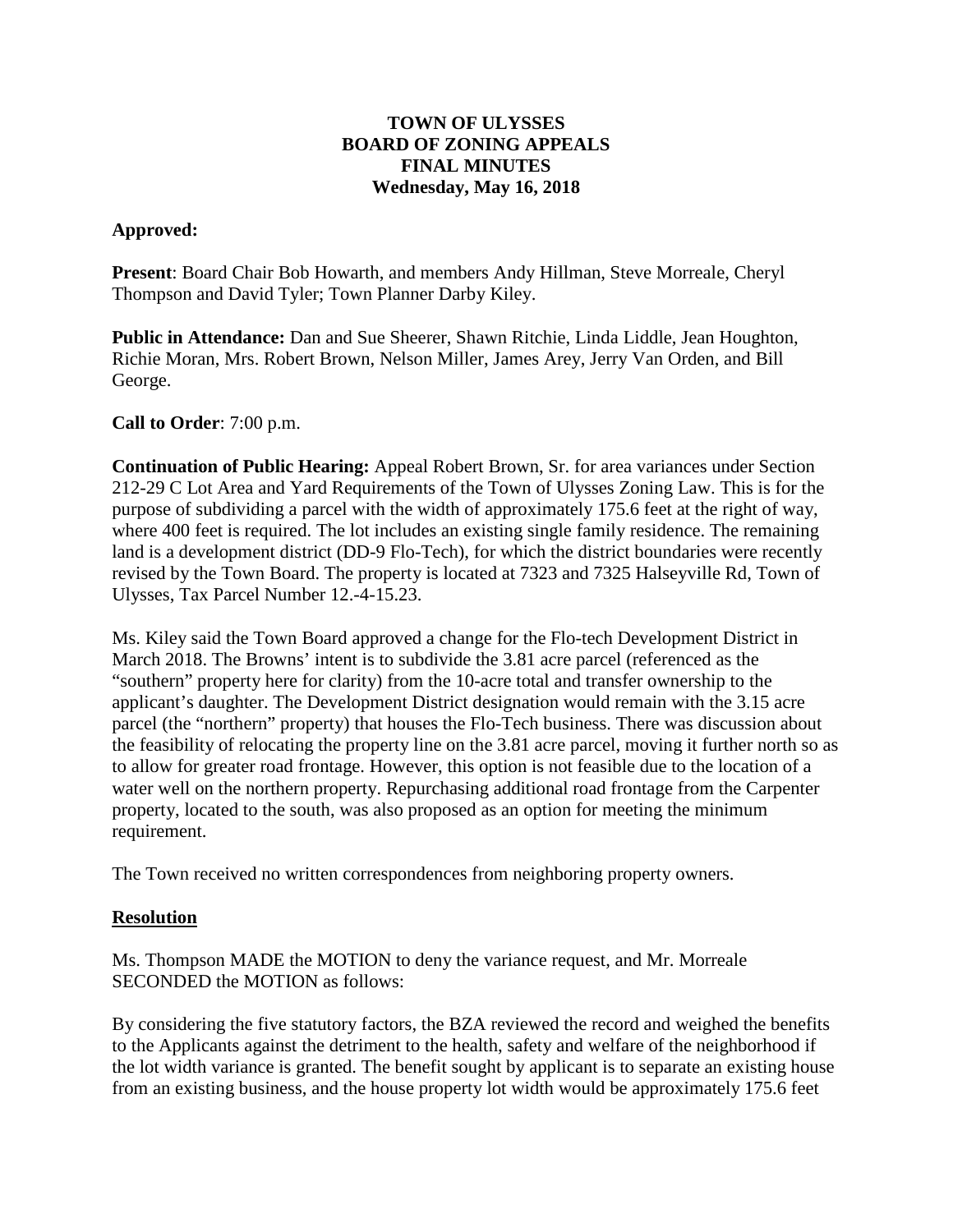where 400 feet is the required minimum lot width:

1. Whether an undesirable change will be produced in the character of the neighborhood or a detriment to nearby properties will be created by the granting of the area variance.

**There is no evidence that the land subdivision will produce an undesirable change in the character of the neighborhood or a detriment to nearby properties in the near future. However, reducing the road frontage to less than half that required buy zoning allows for density along the road out of keeping with the character of that zone.**

2. Whether the benefit sought by the applicant can be achieved by some method, feasible for the applicant to pursue, other than an area variance.

**There are other possible solutions for gaining additional road frontage. The applicant could consider incorporating the 39 (my version says 29) ft access area to the rear field into this lot width and designate it as a right of way. The boundaries of the development district limit the available frontage beyond that to the North. The applicant could consider buying back some of the land they sold off to the south.** 

3. Whether the requested area variance is substantial.

### **The area variance of approximately 175.6 feet versus 400 feet is extremely substantial.**

4. Whether the proposed variance will have an adverse effect or impact on the physical or environmental conditions in the neighborhood or district.

# **It is unlikely that the variance will have an adverse impact on the physical or environmental conditions of the neighborhood.**

5. Whether the alleged difficulty was self-created.

### **The difficulty is self-created in that the applicant had created this arrangement of buildings and land.**

6. Considering all of the statutory factors set forth above, the Board of Zoning Appeals concludes as follows: **This subdivision will not immediately produce an undesirable change in the character of the neighborhood nor will it produce an adverse effect on the environmental conditions, but it is an extremely substantial variance, the difficulty is selfcreated, and other alternatives for additional road frontage could be pursued, so the benefits to the applicants do not outweigh the detriment to the health, safety and welfare of the neighborhood.**

**For the reasons set forth above, and upon the evidence, law and facts, the BZA hereby denies the area variance requested by the applicant for a minimum lot width of approximately 175.6 feet where 400 feet is required.**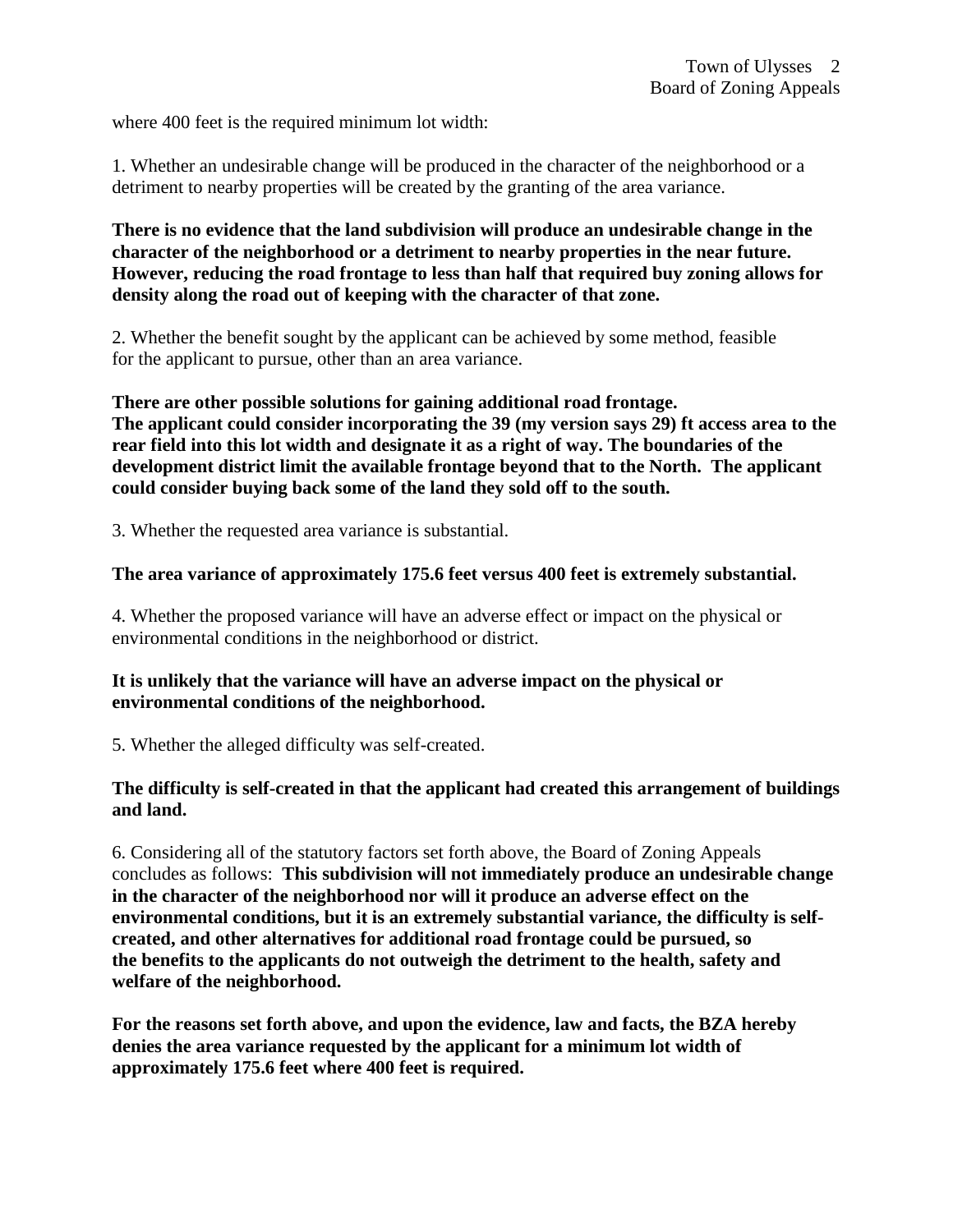The vote was as follows:

| Mr. Howarth  | <b>AYE</b> |
|--------------|------------|
| Mr. Hillman  | <b>AYE</b> |
| Mr. Morreale | <b>AYE</b> |
| Ms. Thompson | <b>AYE</b> |
| Mr. Tyler    | <b>AYE</b> |

**Result**: Variance denied

**Public Hearing: Appeal by Lady 515 LLC (Maynard and Megan Fahs)** for area variances under Section 212-61 Lot Area and Yard Requirements of the Town of Ulysses Zoning Law. This is for the purpose of constructing a single-family residence. The proposed side yard setback on the southern boundary would be 20 feet where 50 feet is the required side yard setback, and the proposed rear yard setback would be 30 feet where 50 feet is the required rear yard setback. The property is located in the Conservation District across from 1371 Taughannock Blvd, Town of Ulysses, Tax Parcel Number 18.-3-9.

The architect for the project asked the BZA if it were possible to grant the variance on the condition that he works with the Town Planning Board to ensure the project is more in line with Town zoning.

The Town received no written correspondences from neighboring property owners.

BZA members characterized the variance request as substantial. Mr. Tyler said he would be inclined to vote no since the proposal is antithetical to the Conservation Zone's intent. Mr. Morreale felt the request was substantial and that the benefits to the applicant are not clear. With the Planning Board not supporting the project as is, it is hard for the BZA to approve the request, Mr. Howarth said.

Mr. Morreale MADE the MOTION to table discussion of the proposal until the Planning Board concludes its own formal review, and Mr. Hillman SECONDED the MOTION. The motion was unanimously carried, 5-0.

**Public Hearing: Appeal by Glen Miller** for area variances under Section 212-40 F Lot Area and Yard Requirements of the Town of Ulysses Zoning Law. This is for the purpose of constructing a 12 ft by 10 ft storage shed north of the driveway, which would be located approximately two (2) feet from the side property line and 12 feet is the required side yard setback in the R1-Rural Residence District. The property is located at 8087 Falls Rd, Town of Ulysses, Tax Parcel Number is 13.-5-15.126.

The BZA did not discuss this item on the agenda and proceeded with the next project proposal.

**Public Hearing: Appeal by Susan Sheerer** for area variances under Section 212-47 G Lot Area and Yard Requirements of the Town of Ulysses Zoning Law. This is for the purpose of constructing an 18 ft by 24 ft addition behind (to the west) of the existing garage, which would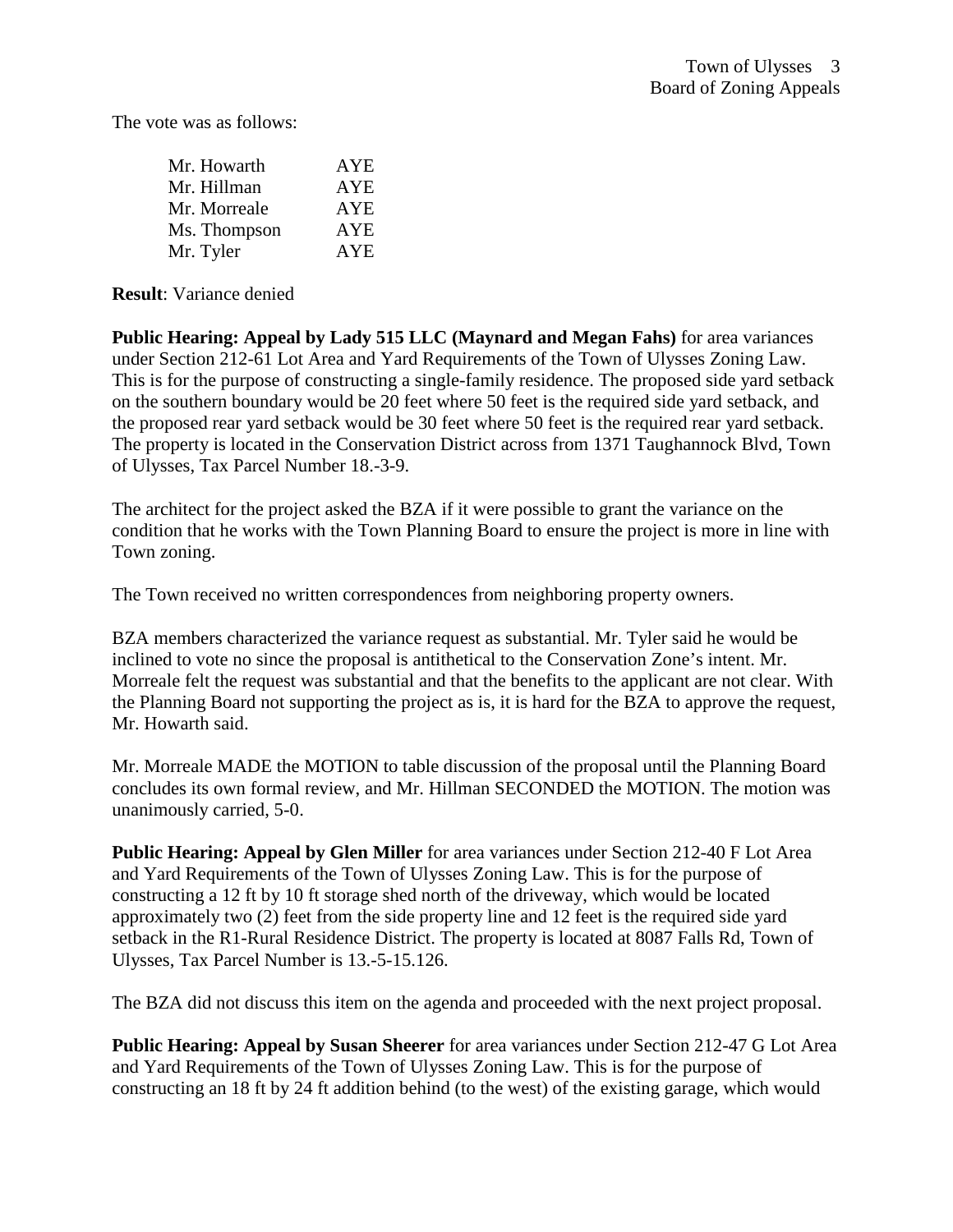be located approximately 11 feet from the side property line and 15 feet is the required setback in the R2-Moderate Density Residence District. The addition follows the line of the garage but the property boundary is at an angle. The addition will be approximately 16 feet at the farthest location. The project also requires a lot coverage variance. The maximum lot coverage allowed is 7.5%, the existing lot coverage is approximately 9.3%, and with the proposed addition, the lot coverage would be 11.1%. The property is located at 4200 South St Ext, Town of Ulysses, Tax Parcel Number is 12.-2-9.1.

Ms. Sheerer said she and her husband have six cars, a trailer and a camper, and are running out of space. They have analyzed all options, and the back of the garage made the most sense for an addition.

The Town received no written correspondences from neighboring property owners. However, several neighbors addressed the Board.

Mr. George of 4144 South Street requested that if exterior lighting is to be installed it be pointed in a downward direction or shielded somehow. Mr. Van Orden, the Sheerer's nearest neighbor, has no objection to the proposal, so long as the building stays off his water line, which runs to the north of the property by 4 to 6 feet.

Mr. Hillman asked if swimming pools are considered in the lot coverage percentage and felt that they should be. However, as Ms. Kiley noted, lot coverage is determined by buildings and roofs and not by things like pools or driveways.

Mr. Morreale expressed reservations with the size of the addition, 18 feet by 24 feet. He added encroachment is not substantial, but the lot coverage is high. Mrs. Sheerer said her house is small, modular and narrow, and the basement is damp. At some point, she would like to have additional space to do photography work. Ms. Thompson felt similarly to Mr. Morreale, adding that putting more lot coverage there is not right for the lot. Have you considered buying additional land? she asked. Mrs. Sheerer said an alternative is to build up, like a double decker garage, but that would look awful. Later, she said she loves the neighborhood and desires to make the existing house work.

Mr. Tyler said he would be inclined to grant the variance because the applicant takes care of her property, and it is set back from the roadway, which minimizes the impact on the neighborhood. Mr. Hillman was not in favor of granting the variance, calling it substantial and noting that it is self-created.

Mr. Tyler MADE the MOTION to grant the variance, and Mr. Morreale SECONDED the **MOTON** 

A discussion ensued about conditions on approval of the variance. Citing the neighbor's concern about lighting, Mr. Howarth felt a condition should address exterior lighting. Additionally, he suggested the roofline would be no higher than the existing roofline. These suggestions were offered as friendly amendments by Mr. Howarth and accepted by Mr. Tyler. The motion was proposed as follows: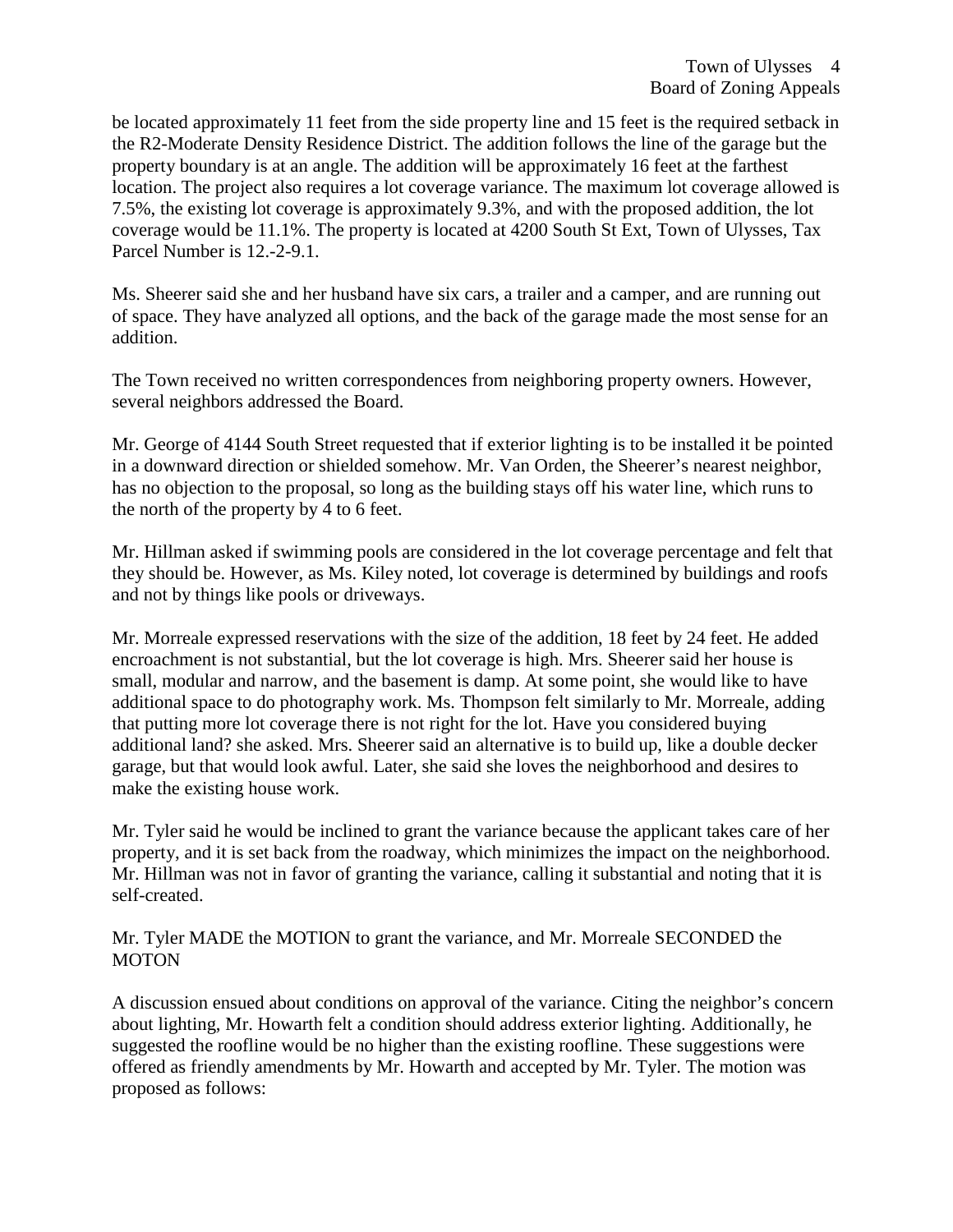By considering the five statutory factors, the BZA reviewed the record and weighed the benefits to the Applicant against the detriment to the health, safety and welfare of the neighborhood if the variances are granted. The benefit sought by the applicant is to construct an addition that would be as close as 11.2 feet from the side property line and an increase the lot coverage from 9.3% to 11.1%.

1. Whether an undesirable change will be produced in the character of the neighborhood or a detriment to nearby properties will be created by the granting of the area variances.

# **The addition is not likely to produce an undesirable change in the character of the neighborhood. The addition will be located behind the garage and house. There is vegetation between the proposed addition and neighboring house located behind, or to the northwest.**

2. Whether the benefit sought by the applicant can be achieved by some other method, feasible for the applicant to pursue, other than area variances.

**The septic system location behind the house limits construction in that direction. An addition on the front would change the aesthetics of the house. A shed is located behind the house on the southern property boundary. Regarding lot coverage, the existing structures already exceed the maximum coverage so any addition would require a variance. The irregularity of the lot determines that, and the variance on the setback is not uniform and is a small corner of the building.** 

3. Whether the requested area variances are substantial.

**The area variance for the side yard setback – 11.2 ft vs 15 ft - is not substantial. The area variance for the lot coverage – 11.1% vs 7.5% is substantial.**

4. Whether the proposed variance will have an adverse effect or impact on the physical or environmental conditions in the neighborhood or district.

# **It is not likely that the variance will have an adverse impact on the physical or environmental conditions of the neighborhood.**

5. Whether the alleged difficulty was self-created.

# **The difficulty is self-created because the applicant is choosing to build an addition.**

6. Considering all of the statutory factors set forth above, the Board of Zoning Appeals concludes as follows, **the addition will not have a negative impact on the character of the neighborhood, nor on the environmental conditions, the location of the septic system and existing shed limit other options. The side yard setback is not substantial but lot coverage variances is substantial, and difficulty is self-created. The benefits to the applicant outweigh the detriment to the health, safety and welfare of the neighborhood.**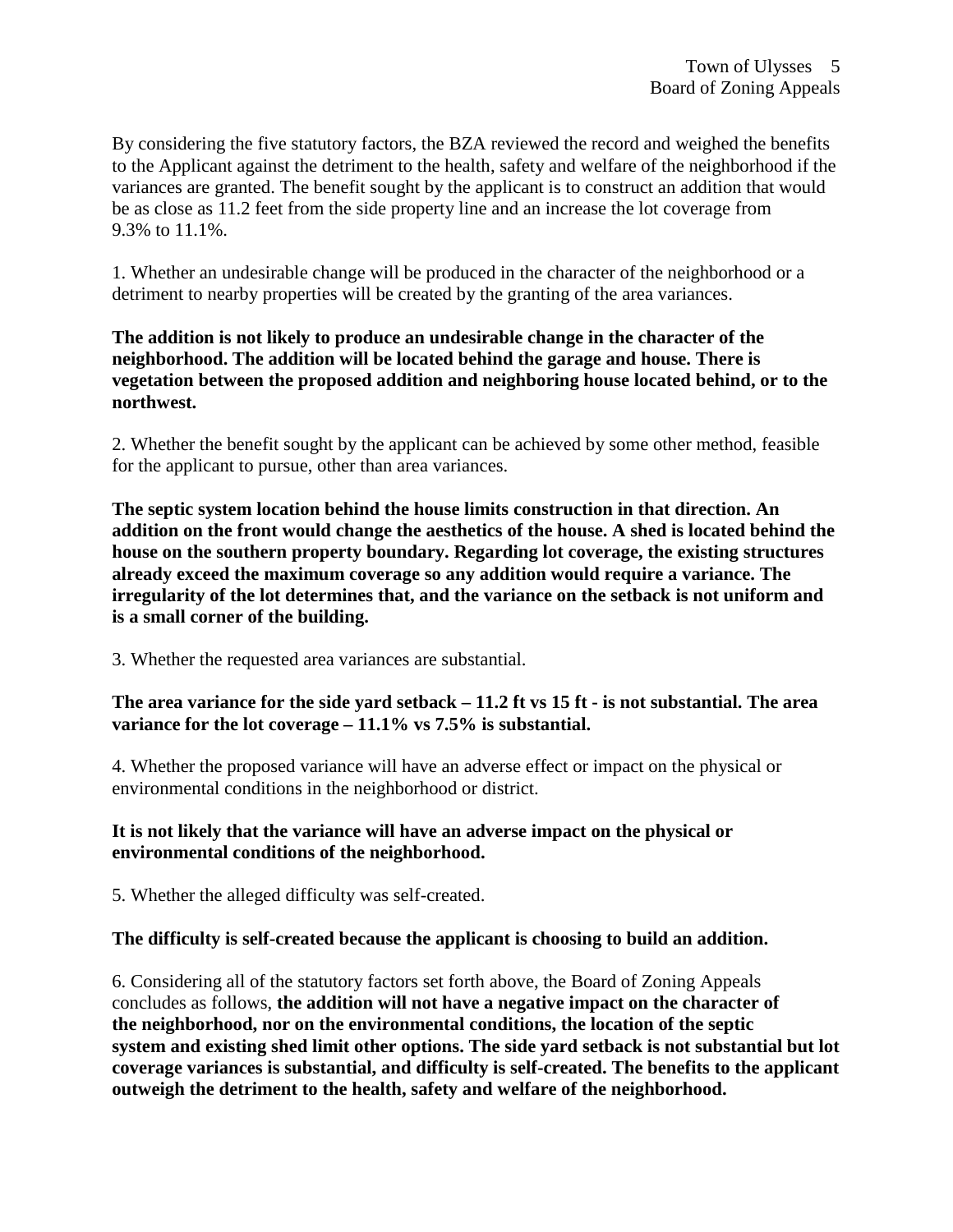**For the reasons set forth above, and upon the evidence, law and facts, the BZA hereby grants the area variances requested by the applicant for an addition that will be 11 feet on one corner of the lot line instead of 15 feet from the side property line and increase the lot coverage to 11.1% where 7.5% is the maximum allowed.**

**Subject to the conditions that any exterior lighting be dark-sky compliant and the roofline of the addition should be no higher than the ridgeline of the existing house**

The vote was as follows:

| Mr. Howarth  | <b>AYE</b> |
|--------------|------------|
| Mr. Hillman  | <b>AYE</b> |
| Mr. Morreale | <b>AYE</b> |
| Ms. Thompson | <b>AYE</b> |
| Mr. Tyler    | <b>AYE</b> |

**Result**: Variances granted

**Public Hearing: Appeal by Richard and Patricia Moran** for area variances under Section 212-54F Lot Area and Yard Requirements for the LS-Lakeshore District of the Town of Ulysses Zoning Law. This is for the purpose of constructing a tram that would be located  $1 +$ -foot at the closest point from the northern property line, where 12 feet is the required side yard setback for an accessory structure. The property is located at 1377B Taughannock Blvd, Town of Ulysses, Tax Parcel Number is 28.-1-4.1.

The Morans told the BZA they are in their 80s and can no longer traverse the 88 steps on their property.

The Town received one written correspondence from neighbor James Arey, who was in attendance. He supports the project, but his one concern is the location of his water line, which is located in the vicinity of the tram.

Mr. Miller is the neighbor to the north. He is concerned about the aesthetics of the tram being just a foot from his property line, and the possibility of erosion. It appears erosion is already an issue on the property, since the hill often washes out onto his property. He does not want to see anything that exacerbates erosion, like when a tree was removed from the Moran property. He suggested a privacy fence be installed or some erosion control. Ms. Moran said they cut down trees to open up their view.

A representative of Finger Lakes Tram, who will lead installation, said very little earth will have to be moved. The tram track is not invisible, he said: it would be 70 feet long with three sections of pipe and six sets of vertical pipe. Responding to a question from Mr. Morreale, the representative said the majority of the tram would be located inside the 12-foot buffer between the Moran and Miller properties. He also said Finger Lakes Tram would ensure that they are not installing any pipe near Mr. Arey's water line.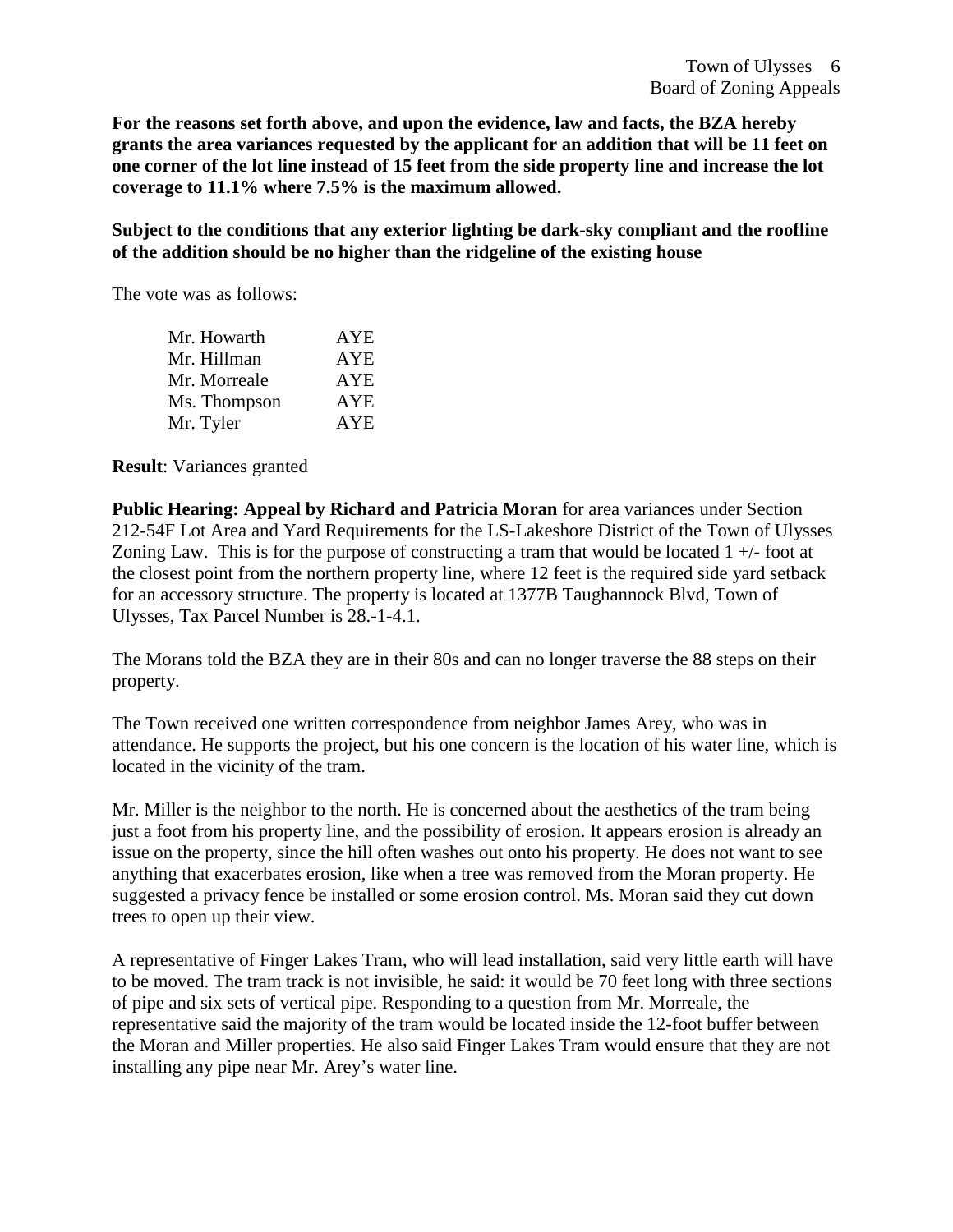There was a difference of opinion between the Morans and Mr. Miller regarding erosion. Mr. Moran felt there has been no erosion on his property. However, BZA members expressed concern about erosion of the slope as well as the close proximity to the neighbor. The representative said Finger Lakes Tram installs a "jute mesh" and a ground cover to prevent erosion.

There are reasons for setbacks, Mr. Morreale said, and characterized Mr. Miller's concerns as important to the discussion. Mr. Howarth agreed.

Mr. Miller suggested the Morans construct a six-foot high fence at the bottom of the tram, near the shoreline, to limit visual impacts. Ms. Thompson thought the fence to be a fair request.

A brief discussion ensued regarding surveying of the properties.

Ms. Thompson MADE the MOTION to approve the variance request, and Mr. Morreale SECONDED the MOTION as follows:

The BZA reviewed the record and weighed the benefits to the Applicants against the detriment to the health, safety and welfare of the neighborhood if the variance is granted by considering the five statutory factors. The benefit sought by applicants is to construct a tram on the north side of the property. The tram would be as close as  $1 +/$ - ft from the side yard line where 12 feet is the required setback for accessory structures:

1. Whether an undesirable change will be produced in the character of the neighborhood or a detriment to nearby properties will be created by the granting of the area variances.

**The tram is not likely to produce an undesirable change in the character of the neighborhood nor be a detriment to nearby properties, although it is a small visible change and extremely close to the property line. The location will allow access from an existing deck at the top of the slope to the beach at the bottom of the slope.**

2. Whether the benefit sought by the applicant can be achieved by some other method, feasible for the applicant to pursue, other than an area variance.

**We heard from the applicant that there is no other alternative to this location. A ravine and the stairs are located on the southern boundary; the proposed location along the northern boundary utilizes an existing deck for a landing platform.**

3. Whether the requested area variances are substantial.

**The area variance of 1 foot instead of 12 feet is extremely substantial. The upper end of the tram does meet the setback requirement but gets closer to the property line as it goes downhill.**

4. Whether the proposed variance will have an adverse effect or impact on the physical or environmental conditions in the neighborhood or district.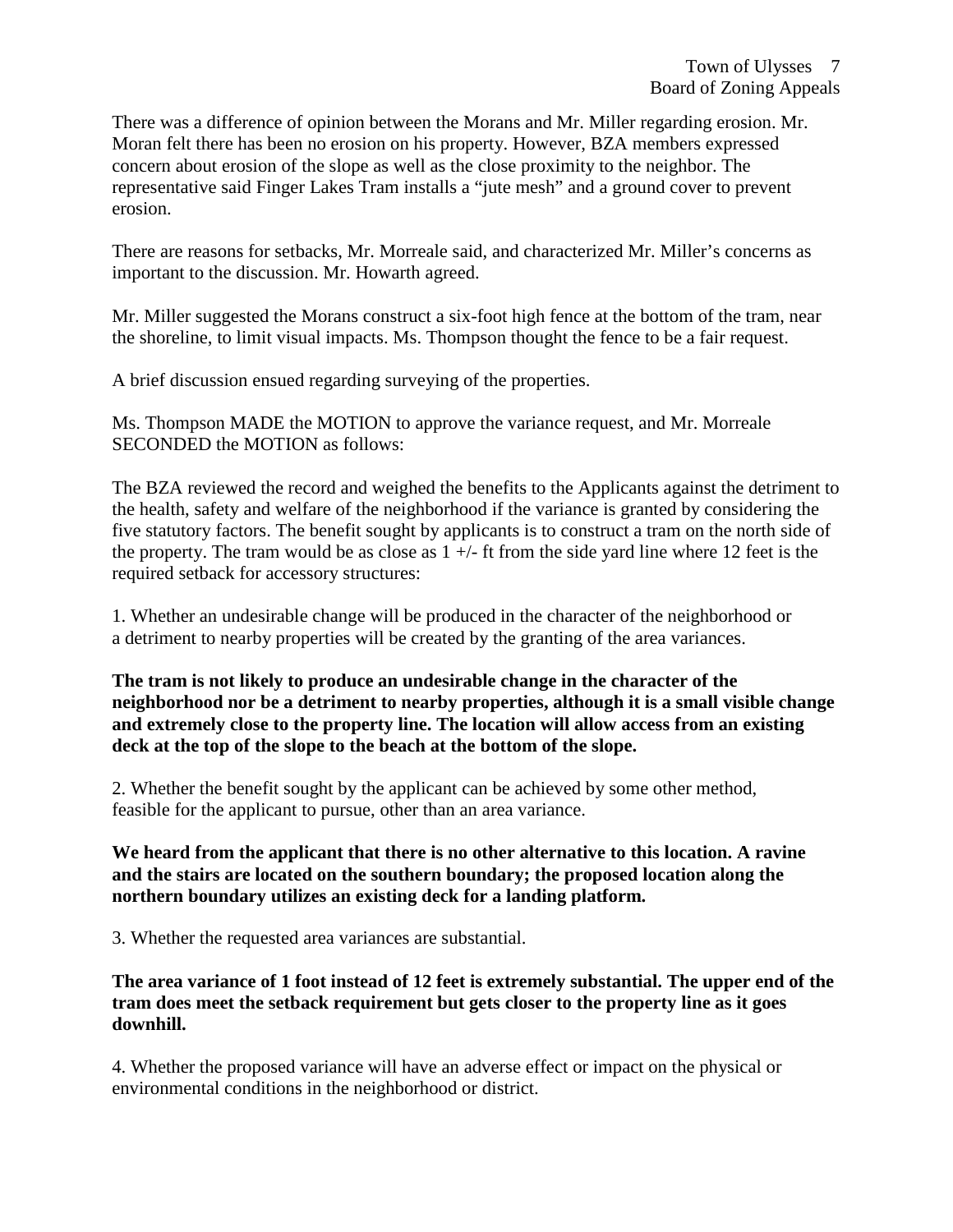**It is not likely that the variance will have an adverse impact on the physical or environmental conditions of the neighborhood. The installation as described will include little land disturbance. We have discussed measures that should be taken to prevent increased erosion.** 

5. Whether the alleged difficulty was self-created.

**The difficulty is self-created because the applicant is choosing to install a tram where the side yard setback cannot be met.**

6. Considering all of the statutory factors set forth above, the Board of Zoning Appeals concludes as follows, **the tram will not have a negative impact on the character of the neighborhood except for a visual impact to the neighbor to the north. There may be a small impact on the physical or environmental conditions, and the proposed location is the most feasible for the installation. The proposed variance is substantial; the difficulty is selfcreated, however the benefits to the applicant outweigh the detriment to the health, safety and welfare of the neighborhood given some mitigating conditions.** 

**For the reasons set forth above, and upon the evidence, law and facts, the BZA hereby grants the area variance requested by the applicant for a tram to be constructed 1 foot from the north property line where 12 feet is required under the following conditions: as part of this project, the owners will take measures to prevent any increase in erosion under or adjacent to the tram and will provide a section of aesthetically pleasing fencing at the bottom of the hill, on the applicant's property, and roughly 6 feet high that blocks views of the tram cabin from the neighbor.**

The vote was as follows:

| Mr. Howarth  | <b>AYE</b> |
|--------------|------------|
| Mr. Hillman  | <b>AYE</b> |
| Mr. Morreale | <b>AYE</b> |
| Ms. Thompson | <b>AYE</b> |
| Mr. Tyler    | <b>AYE</b> |

**Result**: Variance granted

#### **Meeting Minutes Review (4/18/18)**

Mr. Howarth MADE the MOTION to accept the April 18, 2018 meeting minutes, and Mr. Morreale SECONDED the MOTION. The motion carried, 3-0, with Mr. Hillman and Ms. Thompson abstaining from the vote.

#### **Discussion on draft zoning**